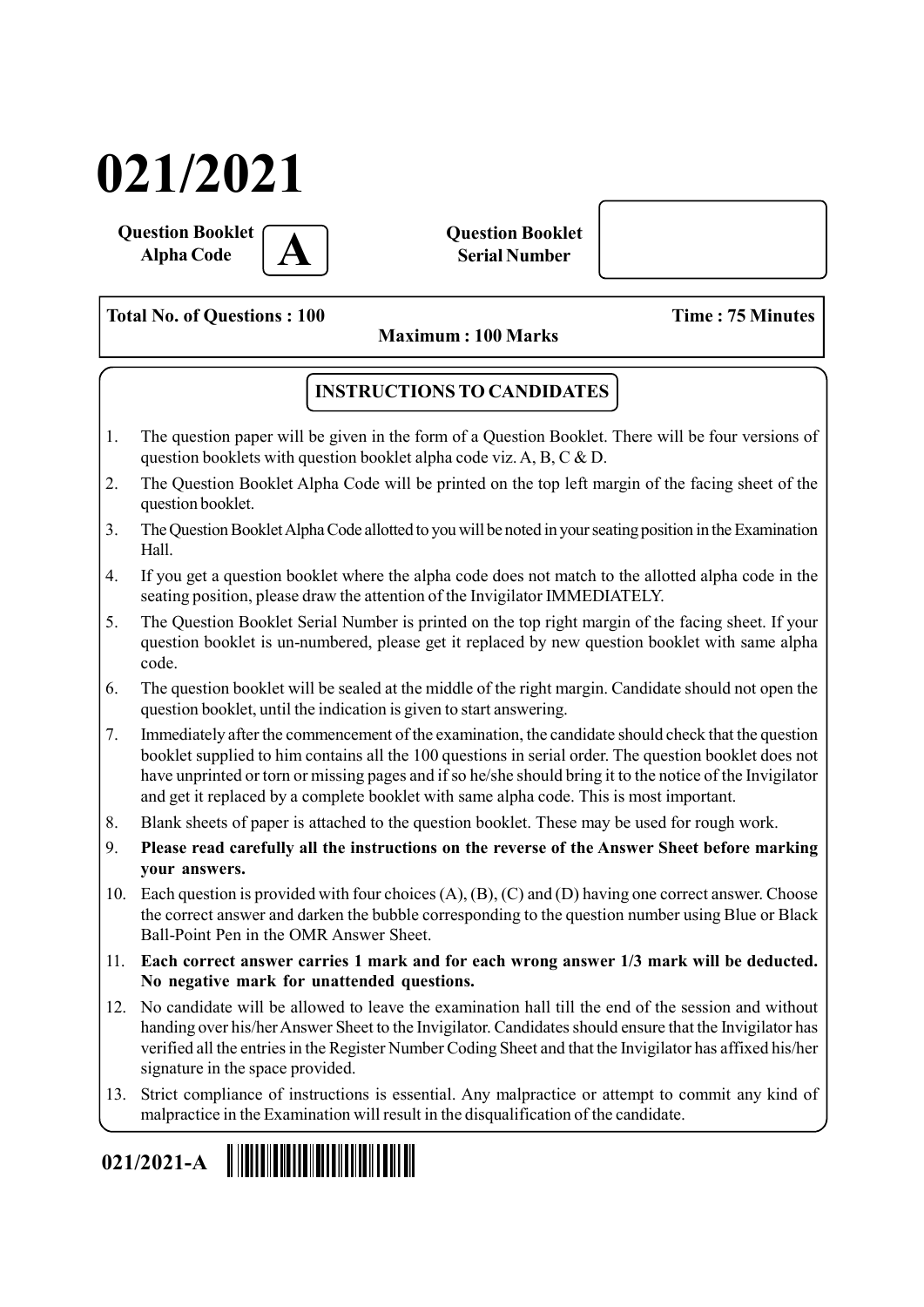$021/2021$  and  $2$  and  $4$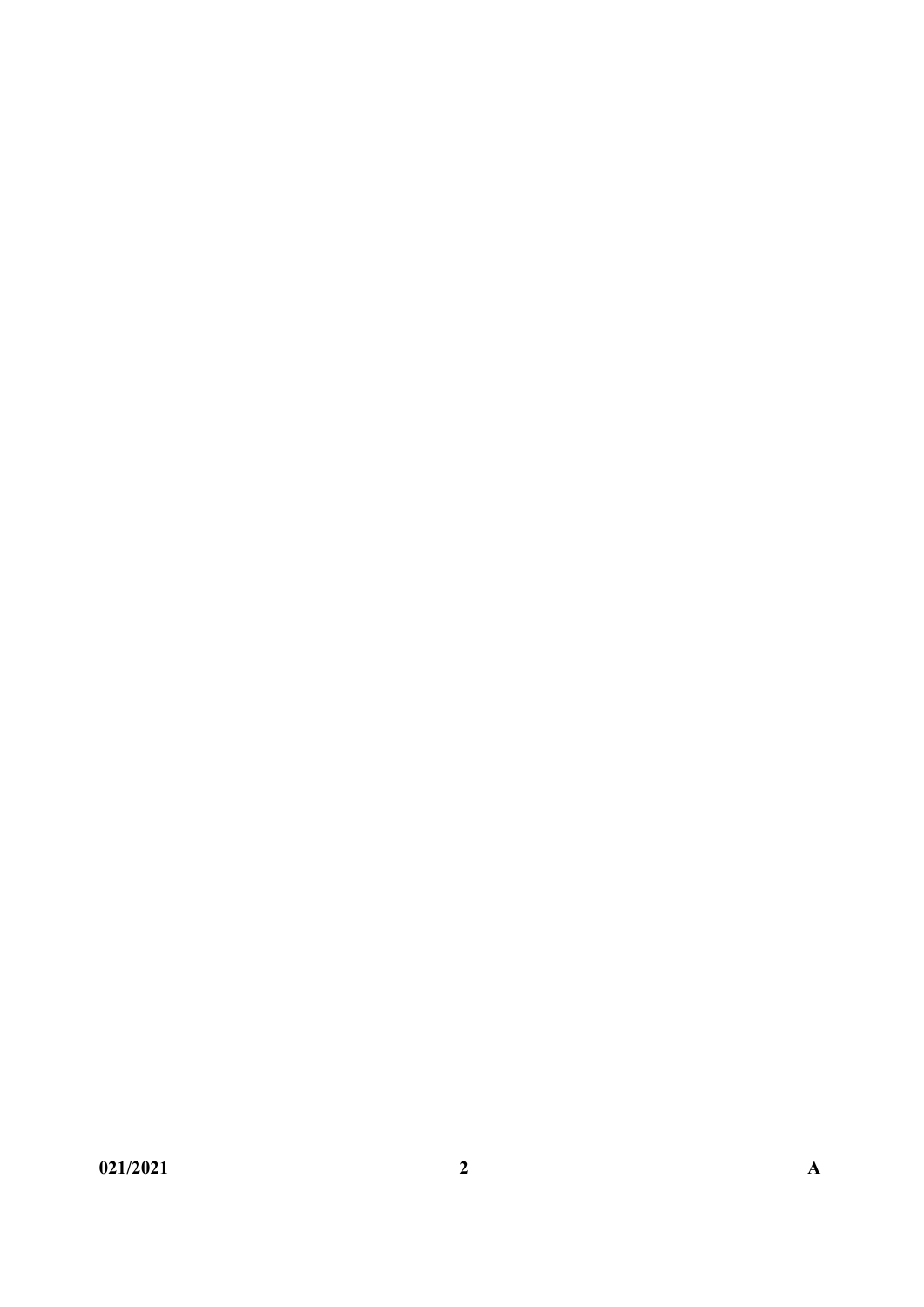# 021/2021

#### Total Marks : 100 Marks

#### Time : 1 hour and 15 minutes

- 1. Which among the following drug cannot pass the blood brain barrier ?
	- (A) Atropine (B) Nor-adrenaline
	- (C) Tetracycline (D) Chloramphenicol
- 2. Which among the following statement is correct about lung ?
	- (A) Right lung has two lobes and one fissure.
	- (B) Left lung has three lobes and one fissure.
	- (C) Right lung has three lobes and one fissure.
	- (D) Right lung has three lobes and two fissures.
- 3. Function of gastrin is
	- (A) Inhibits gastric secretion & motility
	- (B) Stimulates gastric secretion and inhibits gastric motility
	- (C) Stimulates gastric secretion and motility
	- (D) Inhibits gastric secretion and stimulate gastric motility
- 4. Haase's rule is used for measuring
	- (A) Fetal length (B) Fetal weight
	- (C) Quantity of amniotic fluid (D) Fetal circulation
- 5. Which of the following statement is/are true about epiphyseal plate ?
	- (i) It is a hyaline cartilage.
	- (ii) It is found only in the epiphysis.
	- (iii) It is found between the diaphysis and epiphysis.
	- (iv) It is a dense bone.
		- (A) only (i) and (ii)
		- (B) only (ii) and (iii)
		- $(C)$  only (i) and (iii)
		- (D) only (iii) and (iv)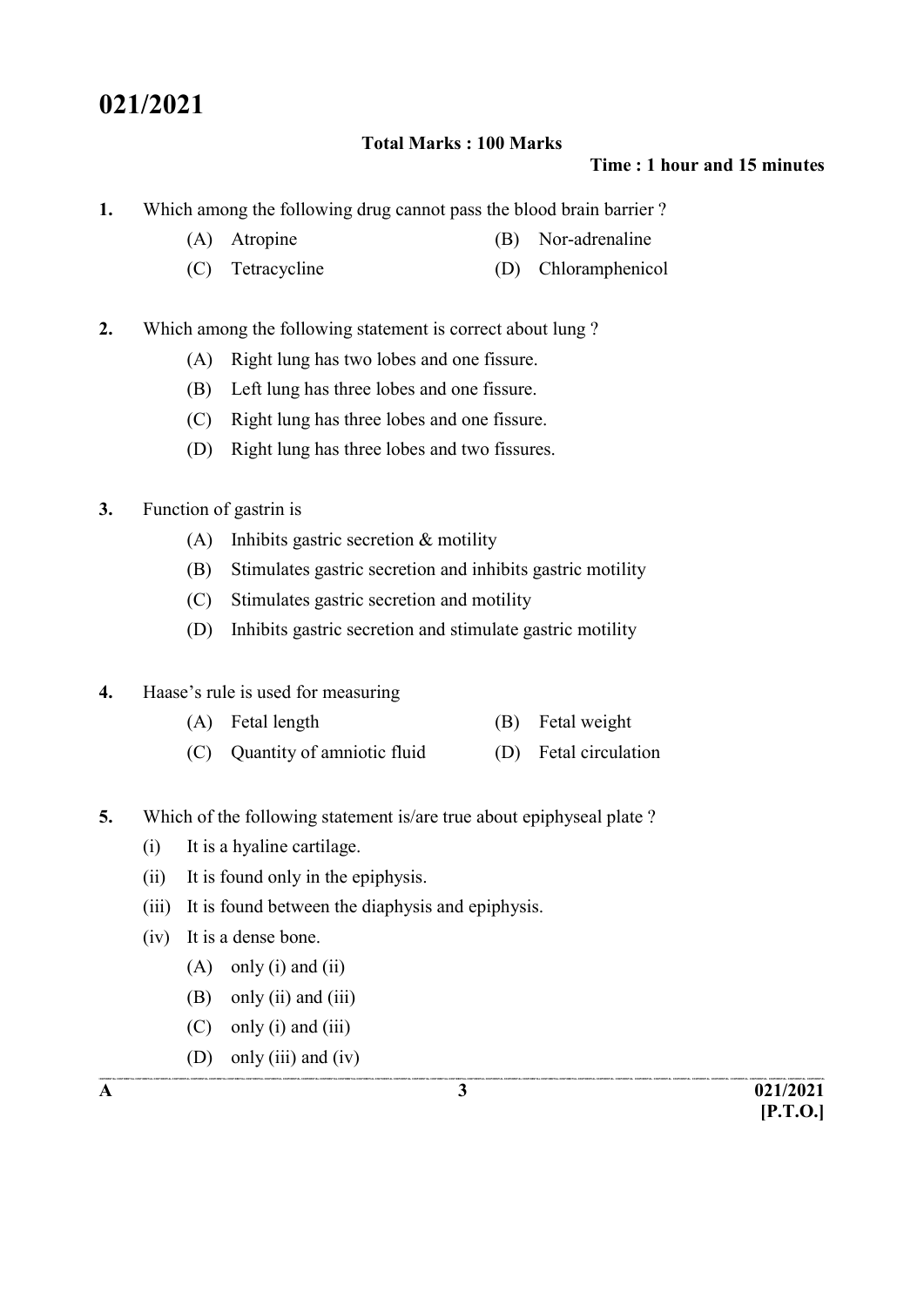- 6. 'Inoculation' is the method of transmission of disease in
	- (A) Cholera
	- (B) Rabies
	- (C) Influenza
	- (D) Gonorrhoea
- 7. The antibody that provides natural passive immunity in new born is
	- (A) IgA
	- (B) IgD
	- (C) IgG
	- (D) IgM
- 8. Which among the following is short curved, coma shaped bacteria ?
	- (A) Vibrio cholerae
	- (B) Staphylococcus aureus
	- (C) Streptococcus pyogenes
	- (D) Treponema pallidum

9. Which among the following statement is "not true" as a guideline for specimen collection ?

- (A) The specimen should be collected in an aseptic manner.
- (B) There should be no harm to patient during collection of specimen.
- (C) Containers should be filled to the brim with fluid specimens.
- (D) Make every effort to collect specimen before starting anti-microbial therapy.

#### 10. Gas gangrene is caused by

- (A) Clostridium botulinum
- (B) Clostridium tetani
- (C) Clostridium difficile
- (D) Clostridium perfringens

 $021/2021$  A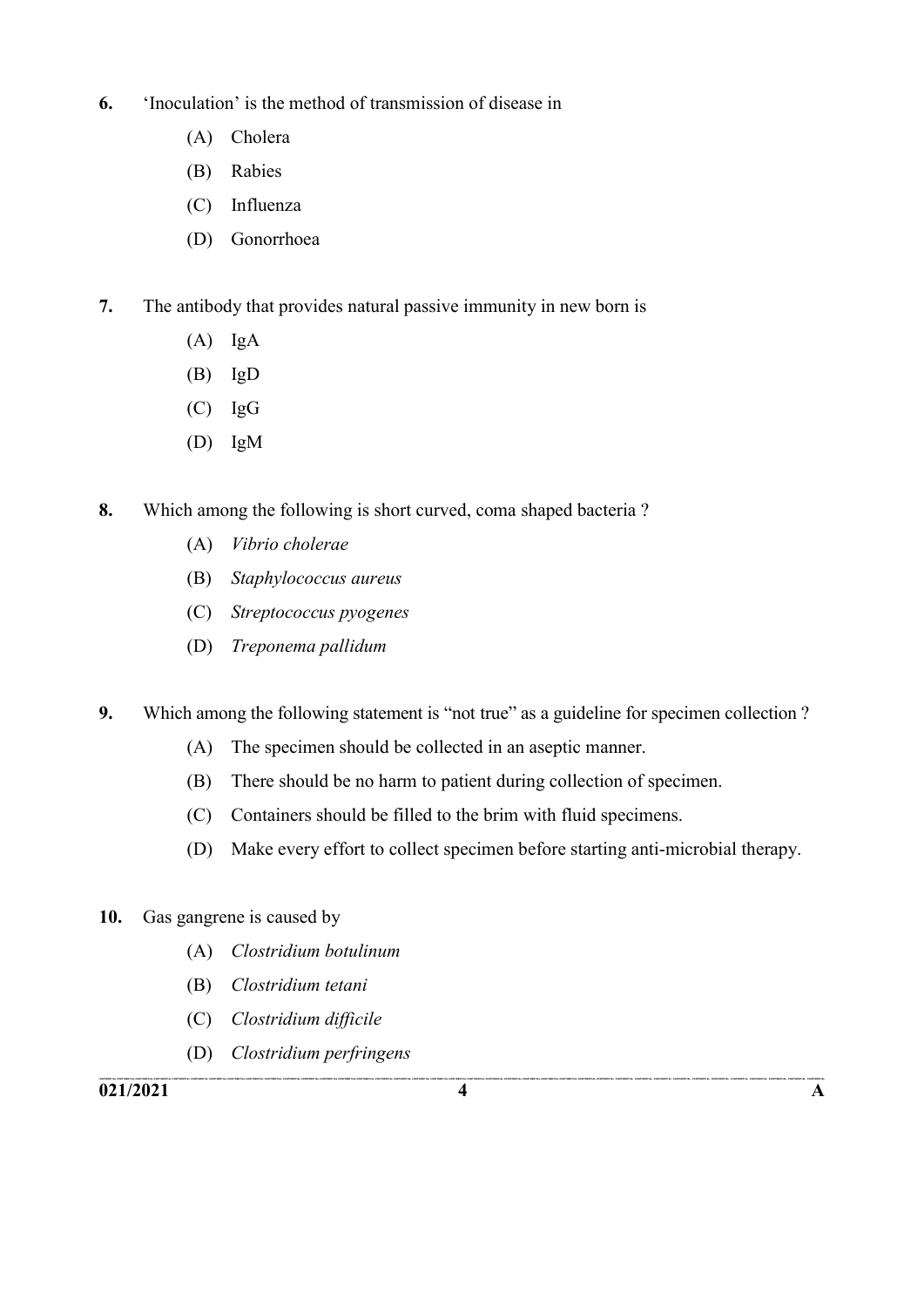11. People seek public recognition, attention and power. This is an example of

- (A) Personal motive (B) Social motive
- (C) Unconscious motive (D) Stimulus motive
- 12. The inner state of mind caused by presence of two or more opposing desires, which make one indecisive is called
	- (A) Frustration (B) Conflict
	- (C) Stress (D) Emotion
- 13. Subsystem of personality that operates on pleasure principle and satisfaction of basic needs is
	- $(A)$  Id  $(B)$  Ego
	- (C) Super ego (D) Typ A-personality
- 14. Among the following types of marriage, which one is not considered as polygamy ?
	- (A) Polygyny (B) Serial monogamy
	- (C) Polyandry (D) Group marriage
- 
- 15. Which of the following is personality test ?
	- (A) Thematic Apperception Test (TAT)
	- (B) Stanford Binet Test
	- (C) Wechsler Scale
	- (D) Bhatia's Battery of Performance Test
- 16. A theatre nurse who was shouted by surgeon comes home and shows anger to her mother. The ego defense used here is
	-
	- (A) Projection (B) Sublimation
	- (C) Displacement (D) Compensation
- 17. Method of Psychology in which individual analysis ones own feelings and thoughts they experience is termed as
	- (A) Observational method (B) Developmental method
		-
	- (C) Introspective method (D) Case history method
- -
- 18. Among the following, which one is not considered as free thinking ?
	- (A) Dreaming (B) Day dreaming
	- (C) Imagination (D) Reasoning
- 19. Imaginary perception is known as
	- (A) Hallucination (B) Illusion
	- (C) Paraesthesia (D) Hyperesthesia
- -
- 20. Which type of memory is concerned with factual knowledge and abstraction ?
	- (A) Semantic memory (B) Episodic memory

(C) Flash bulb memory (D) Implicit memory

- 
- A  $\qquad \qquad 5 \qquad \qquad 021/2021$  $[P.T.O.]$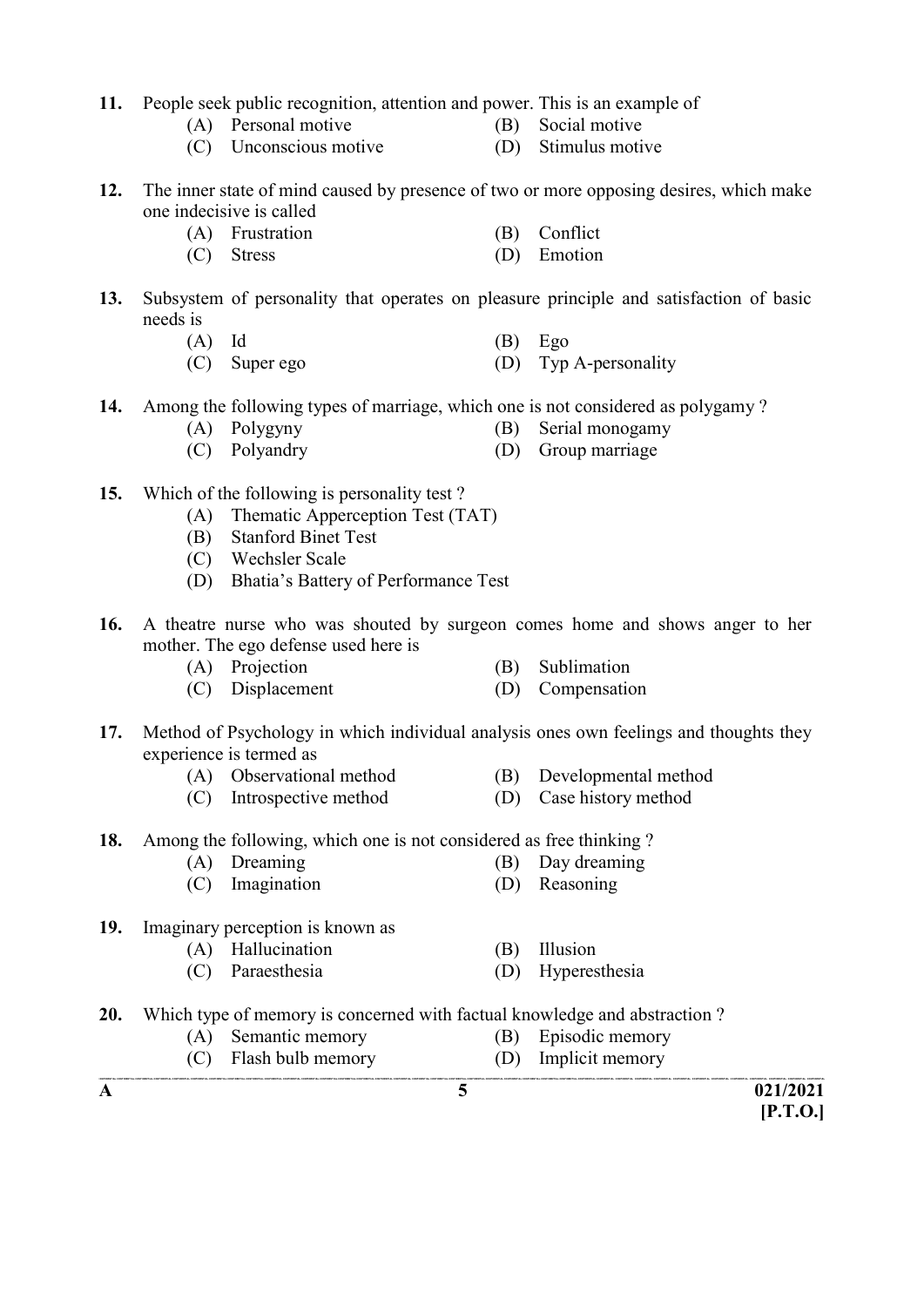- 21. Disturbance in motor behaviour is a typical feature in
	- (A) Paranoid schizophrenia (B) Disorganized schizophrenia
	- (C) Catatonic schizophrenia (D) Residual schizophrenia
- 
- 22. Which of the following is a Non-therapeutic Communication Technique ?
	- (A) Sympathy (B) Humor
	- (C) Voicing doubt (D) Using Silence
- 23. A form of thought involving pre-occupation with inner world, and lack of touch with reality is called
	- (A) Illogical thinking (B) Autistic thinking
	- (C) Creative thinking (D) Perseveration
- 24. Irrational fear of being away from familiar places is termed as
	- (A) Acrophobia (B) Agoraphobia
	- (C) Aerophobia (D) Claustrophobia
- 25. Non-stimulant drug with Nor-epinephrine reuptake inhibiting action, and used in treatment of ADHD is
	- (A) Atomoxetine (B) Methyl phenidate
	- (C) Dexamphetamine (D) Pimozide
- 26. Recurrent episodes of acute, severe anxiety, that lead to physical symptoms and feeling of impending doom is
	- (A) Generalized Anxiety Disorder
	- (B) Obsession Compulsive Disorder
	- (C) Panic Disorder
	- (D) Conversion Disorder
- 27. A boy who is very poor in his studies was not scolded by his father, when he secured a pass mark in his exam. This is an example of –
	- (A) Positive reinforcement (B) Negative reinforcement
- - (C) Flooding (D) Systematic desensitization
- -
- 28. Which among the following is a hallucinogen, that is known as 'Peace Pill' ?
	- (A) Lysergic acid diethylamide (B) Phencyclidine
	- (C) Amphetamine (D) Heroin
- 29. Among the side effects of anti-depressants, which of the following is not an autonomic side effect ?
	- (A) Dry mouth (B) Orthostatic hypotension
	- (C) Mydriasis (D) Sedation
- 30. Mr. X developed features of depression after his divorce. Here divorce is considered as (A) Precipitating factor (B) Perpetuating factor (C) Predisposing factor (D) Personality factor

 $021/2021$  6 A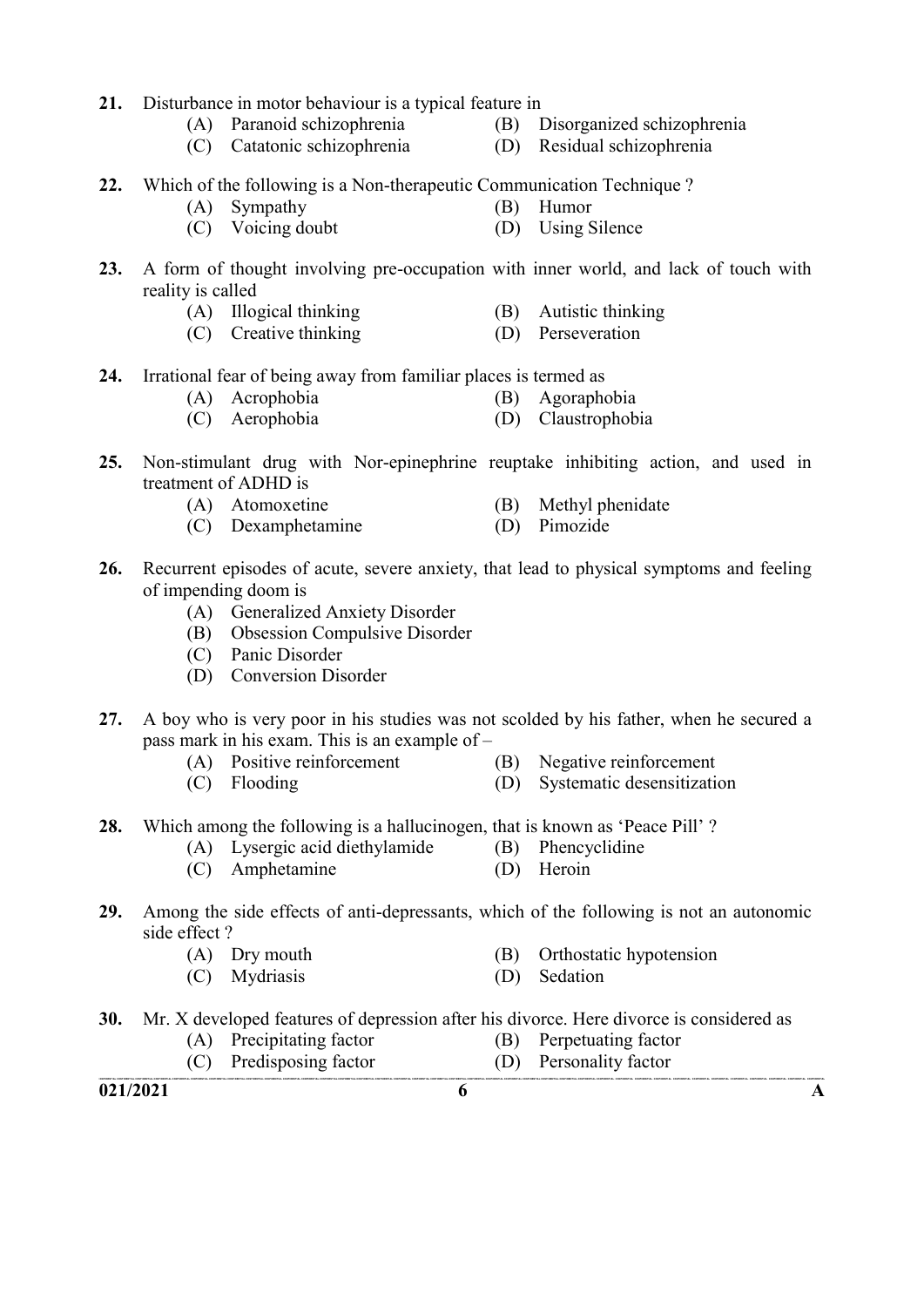- 31. Which among these are freeze-sensitive vaccines ?
	- (A) DPT, HepB, TT, HPV (B) BCG, OPV, MMR, JE
	- (C) Hib, DPT, MR, OPV (D) HepB, TT, MMR, OPV
- 32. What is the proper order of the referral system ?
	- (A) PHC Subcenter CHC District hospital Medical College Hospital
	- (B) Subcenter PHC CHC District hospital Medical College Hospital
	- (C) Subcenter CHC PHC Medical College Hospital District hospital
	- (D) PHC Subcenter CHC Medical College Hospital District hospital
- 33. A baby whose birth weight is 3 kg; what is his required weight at the age of 4 years ?
	- (A)  $6 \text{ kg}$  (B)  $12 \text{ kg}$
- - (C) 16 kg (D) None of these
- 34. Expand the full form of ICTC.
	- (A) Inservice Continuation of Training and Counselling
	- (B) Integrated Counselling and Testing Centers
	- (C) Information Communication Teaching and Counselling
	- (D) Integrated COVID Testing Centers
- 35. Among the following which is NOT a function of World Health Organization ?
	- (A) Prevention and control of communicable diseases
	- (B) Family health
	- (C) Occupational health
	- (D) Health statistics

36. Which Anti-Tuberculosis drug cause poor vision and difficulty in colour perception ?

- (A) Streptomycin (B) Ethambutol
- (C) Rifampicin (D) Pyrazinamide
- 37. The key indicator of maternal nutrition is/are
	- (A) Maternal weight gain (B) Birth weight of the baby
		-
	- $(C)$  (A) and (B) (D) None of these
- 38. How many doses of Vitamin A should be given to a child from 9 months of age up to 5 years ?
	- (A) 10 doses (B) 8 doses
	- (C) 3 doses (D) 9 doses

39. Wearing of mask during a pandemic is an example of which level of prevention ?

- (A) Primordial prevention (B) Primary prevention
- (C) Secondary prevention (D) Tertiary prevention
- 40. The basic measurement tools in epidemiology are listed below, except :
	- (A) Averages (B) Rate (C) Ratios (D) Proportions
- 

A  $\overline{7}$  021/2021  $[P.T.O.]$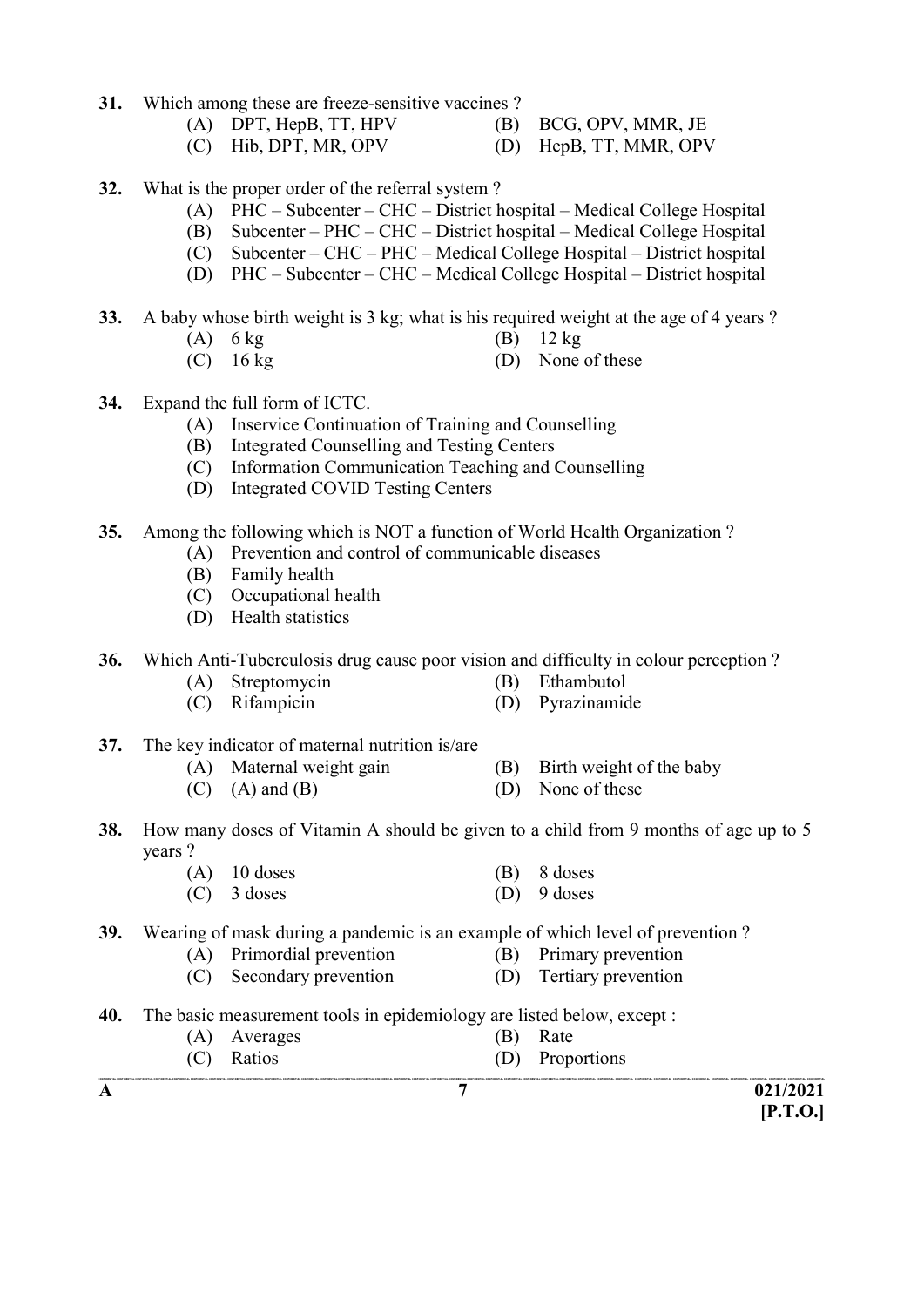- 41. Phlebostatic axis is the point at inter-section of
	- (A) Mid-axillary line and line drawn through forth intercostal space
	- (B) Anterior axillary line and sixth intercostal space
	- (C) Posterior axillary line and fifth intercostal space
	- (D) Anterior axillary line and mid-clavicular line
- 42. Tall, tented or peaked T wave in ECG indicate
	- (A) Hypernatremia (B) Hyperkalemia
	- (C) Hyponatremia (D) Hypokalemia
- 43. Name of the receptor on epidermis that transmit stimuli to the axon through a chemical synapse :

| (A) Langerhans' cells |  | (B) Merkel cells |
|-----------------------|--|------------------|
|                       |  |                  |

- (C) Woodzer cells (D) Berger cells
- 44. V.A.C. in V.A.C. dressing stands for
	- (A) Venous Applicant Cover
	- (B) Veno Arterial Control
	- (C) Vacuum Assisted Closure
	- (D) Vascular Area Coverage
- **45.** Arterial Blood Gas values showing pH 7.3,  $PaCO_2$  56 mm Hg, Bicarbonate 24 mEq/L indicates
	- (A) Uncompensated metabolic acidosis
	- (B) Uncompensated respiratory acidosis
	- (C) Compensate respiratory acidosis
	- (D) Compensated metabolic alkalosis
- 46. On physical examination, you were able to identify 'pulse deficit'. It indicates possibility of having
	- (A) Left heart failure (B) Myocardial Infarction
	- (C) Cardiac Dysrrhythmia (D) Aortic Regurgitation
- 47. Administration of Mesna with a chemotherapy agent helps in
	- (A) favouring the destruction of cancer cells
	- (B) protecting the cells
	- (C) preventing formation of uric cells
	- (D) increasing production of WBC

 $021/2021$  and  $8$  and  $4$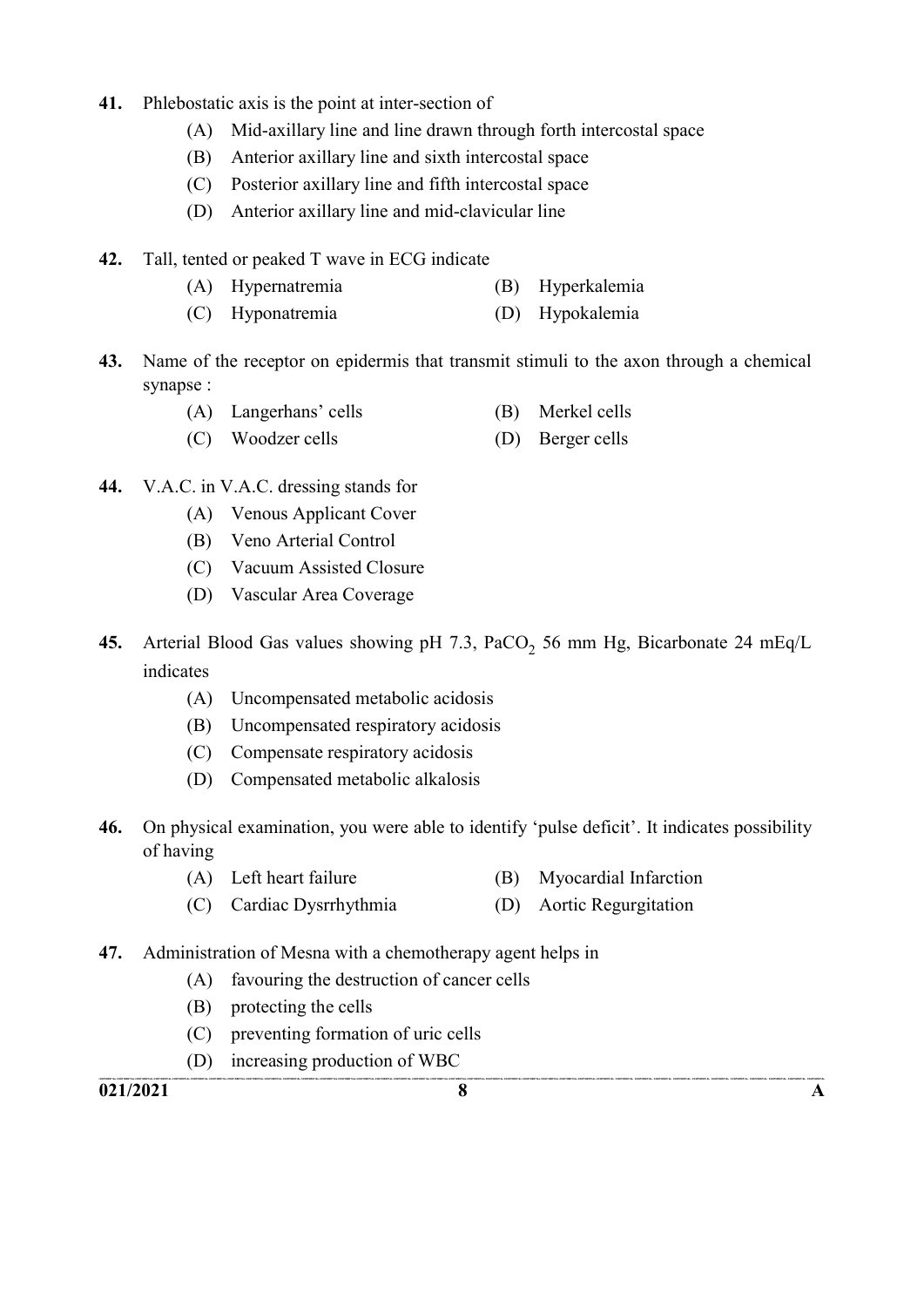- 48. Your patient complains of dry mouth with swallowing difficulty. Which among the following drugs can produce these side effects ?
	-
	-
	- (A) Dicyclomine (B) Pyrantel Pamoate
	- (C) Griseofulvin (D) Naloxone
- 49. Goniometer is used to assess
	- (A) Intracapsular Pressure (B) Intra Ocular Pressure
	- (C) Range of motion (D) Muscle mass
- 50. Ankle Brahcial Index value  $\leq 0.9$  indicate
	- (A) Calcification of blood vessels
	- (B) Diminished blood flow
	- (C) Normal blood flow
	- (D) High output failure
- 51. Salem Sump tube is used for
	- (A) Administration of medicated enema
	- (B) Stomach decompression
	- (C) Intraventricular drainage
	- (D) Intrapleural aspiration
- 52. Which among the following nursing diagnosis may be applied to an individual who is unable to seek or comprehend opportunities, options or alternatives because of distressed emotional and unmotivated state ?
	- (A) Distractiveness
	- (B) Powerlessness
	- (C) Hopelessness
	- (D) Disturbed thought process
- 53. Name the enzyme assessed during Guaiac test :
	- (A) Peroxidase (B) Aminotransferase
		- (C) Transamylase (D) Ferroxidase
- 54. Which of the following vitamin deficiency can produce cardiac and circulatory disturbances ?

|   | (A) | Thiamine     |   | (B) Riboflavin                                                                          |
|---|-----|--------------|---|-----------------------------------------------------------------------------------------|
|   |     | $(C)$ Niacin |   | (D) Pyridoxine                                                                          |
| A |     |              | Q | CONFIDENTIAL CONFIDENTIAL CONFIDENTIAL CONFIDENTIAL CONFIDENTIAL CONFIDENTI<br>021/2021 |
|   |     |              |   | [P.T.O.]                                                                                |

- 
-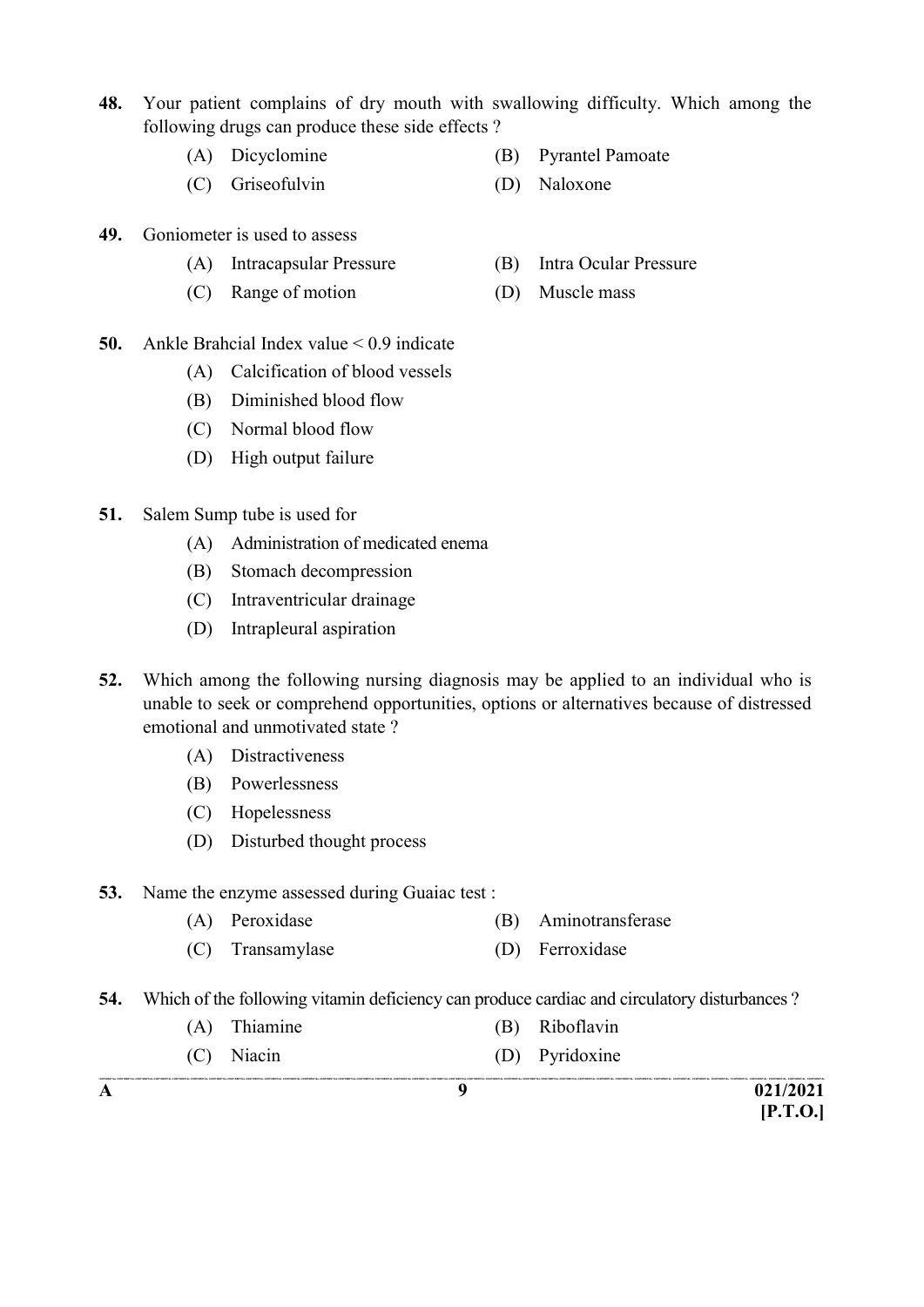- 55. Patient care ergonomics is
	- (A) Identification of ways to improve patient care, decrease length of stay and control costs of stay.
	- (B) Practice of designing equipment and work tasks to conform to the capability of the worker in relation to the patient care.
	- (C) The process of tracking the client's changing health status and progress towards achieving goals.
	- (D) The process of using standardised abbreviations, acronyms and symbols throughout the organisation.
- 56. The acronym 'URGE' summarises the symptoms and criteria for diagnosis of
	- (A) Alzheimer's disease
	- (B) Restless leg syndrome
	- (C) Prostatic hypertrophy
	- (D) Parkinsonism
- 57. The ventrogluteal site for IM injection may involve the following :
	- (A) Gluteus maximus and Gluteus minimus
	- (B) Gluteus maximus only
	- (C) Gluteus medius and Glutius minimus
	- (D) Gluteus rectus and Gluteus minimus
- 58. While assessing Mr. X with Braden Scale, the score attained was 8 (eight) which indicate that the risk of developing pressure sore for Mr. X is
	- (A) Mild (B) Moderate (C) High (D) Very high
- 59. Which among the following can be an example of parasomnia ?
	- (A) Sleep apnea (B) Enuresis (C) Narcolepsy (D) Sleep latency
- 60. In fowlers position the head and trunk are elevated to
	- (A)  $15-30^{\circ}$  (B)  $30-45^{\circ}$
	- (C)  $45-60^{\circ}$  (D)  $75-90^{\circ}$

 $021/2021$  A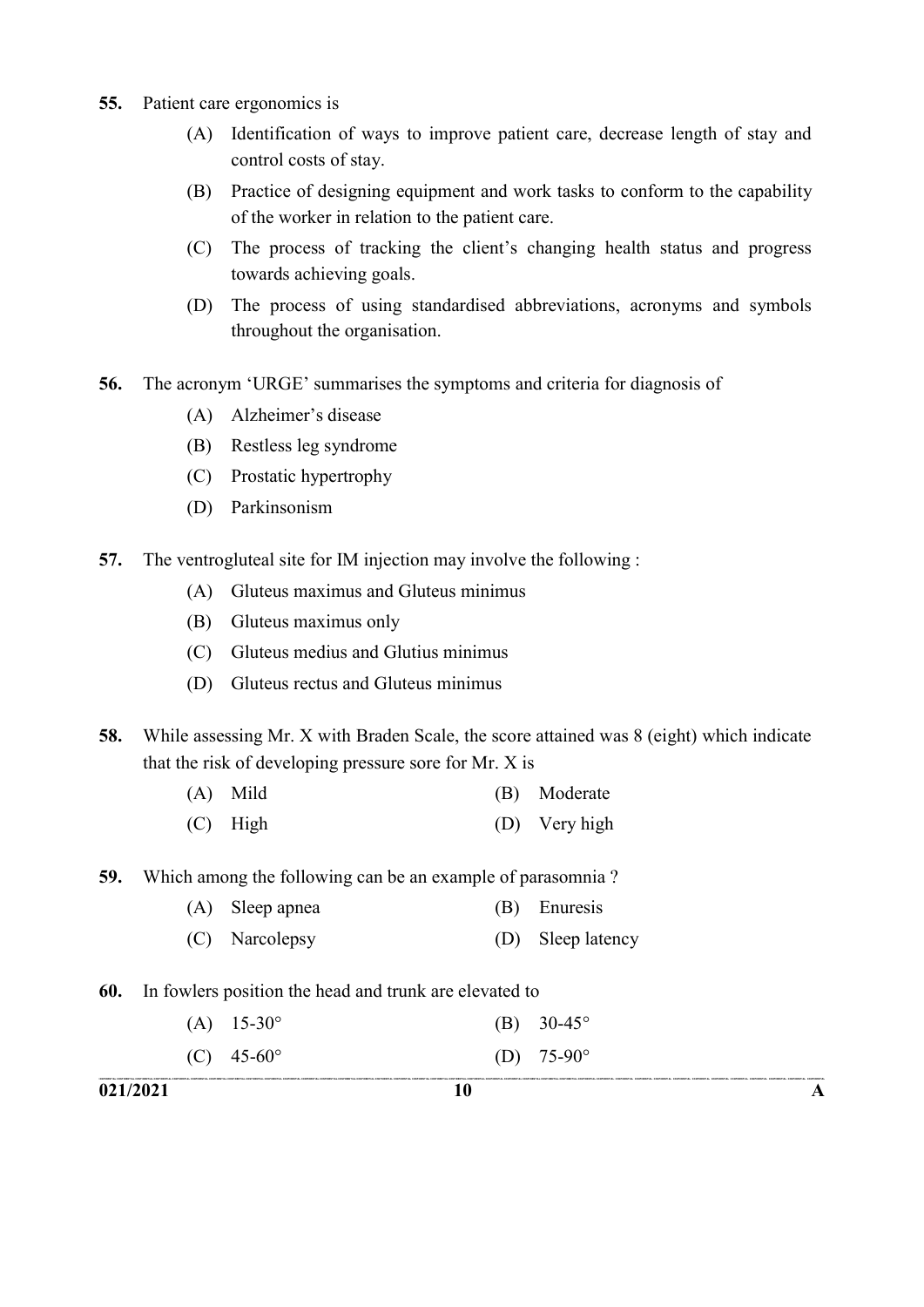| 62. | What is the name of the opening that connects two atria of fetal heart?        |                                                                                                                                                                                                                                                     |     |                          |                         |
|-----|--------------------------------------------------------------------------------|-----------------------------------------------------------------------------------------------------------------------------------------------------------------------------------------------------------------------------------------------------|-----|--------------------------|-------------------------|
|     | (A)                                                                            | Ductus artereosus                                                                                                                                                                                                                                   |     | (B) Ductus venosus       |                         |
|     | (C)                                                                            | Foramen ovale                                                                                                                                                                                                                                       |     | (D) Ligamentum teres     |                         |
| 63. | infant?                                                                        | Which of the following is the recommended volume of enema solution for a normal                                                                                                                                                                     |     |                          |                         |
|     |                                                                                | $(A)$ 120 – 240 ml                                                                                                                                                                                                                                  |     | (B) $480 - 720$ ml       |                         |
|     | (C)                                                                            | $240 - 360$ ml                                                                                                                                                                                                                                      |     | (D) $360 - 480$ ml       |                         |
| 64. |                                                                                | The triad of symptoms in Tracheo Esophageal Fistula include all, except :                                                                                                                                                                           |     |                          |                         |
|     | (C)                                                                            | (A) Cyanosis<br>Coughing                                                                                                                                                                                                                            | (D) | (B) Choking<br>Cheilosis |                         |
| 65. |                                                                                | Which of the following group is the target group of Weekly Iron and Folic Acid<br>Supplementation Programme [WIFS]?                                                                                                                                 |     |                          |                         |
|     | (C)                                                                            | (A) Anganwadi going pre-schoolers (B) Working women<br>School going boys and girls                                                                                                                                                                  |     | (D) Migrant workers      |                         |
| 66. | (A)<br>(B)<br>(C) =                                                            | What is the protein requirement/day for a child with severe burns?<br>6 grams/kg body weight $+$ 4 grams/TBSA%<br>5 grams/kg body weight $+$ 3 grams/TBSA%<br>4 grams/kg body weight $+ 2$ grams/TBSA%<br>(D) 3 grams/kg body weight + 1 gram/TBSA% |     |                          |                         |
| 67. | Which of the following statement about Infant Mortality Rate (IMR) is correct? |                                                                                                                                                                                                                                                     |     |                          |                         |
|     | (A)                                                                            | $IMR = \frac{Number of deaths of children under one year of age in a year}{Total of lines birth time in the same year} \times 1000$<br>Total of live births in the same year                                                                        |     |                          |                         |
|     | (B)                                                                            | IMR = $\frac{\text{Number of deaths of children under 2 years of age in a year}}{\text{Total of live births in the same year}} \times 1000$                                                                                                         |     |                          |                         |
|     | (C)                                                                            | IMR = $\frac{\text{Number of deaths of children under one year of age in a year}}{\text{Total of live births in the same year}} \times 100$                                                                                                         |     |                          |                         |
|     | (D)                                                                            | $IMR = \frac{Number of deaths of children under one year of age in a year}{Total of lines in 5 years} \times 1000$<br>Total of live births in 5 years                                                                                               |     |                          |                         |
| 68. |                                                                                | In which of the following genetic condition, Karyotype 47, XXY is seen?                                                                                                                                                                             |     |                          |                         |
|     | (A)                                                                            | Down's syndrome                                                                                                                                                                                                                                     |     | (B) Edward's syndrome    |                         |
|     | (C)                                                                            | Klinefelter's syndrome                                                                                                                                                                                                                              | (D) | Patau's syndrome         |                         |
| 69. |                                                                                | What is the normal serum calcium concentration in human blood?                                                                                                                                                                                      |     |                          |                         |
|     | (A)                                                                            | $5.1 - 7.2$ mg/dl                                                                                                                                                                                                                                   |     | (B) $8.5 - 10.5$ mg/dl   |                         |
|     | (C)                                                                            | $12.9 - 14.5$ mg/dl                                                                                                                                                                                                                                 | (D) | $3.8 - 6.8$ mg/dl        |                         |
| 70. |                                                                                | Which of the following vaccine is not included in pentavalent vaccination?                                                                                                                                                                          |     |                          |                         |
|     | (A)                                                                            | <b>DTP</b>                                                                                                                                                                                                                                          | (B) | Varicella                |                         |
|     | (C)                                                                            | Hib                                                                                                                                                                                                                                                 |     | (D) Hepatitis-B          |                         |
| A   |                                                                                | 11                                                                                                                                                                                                                                                  |     |                          | 021/2021<br>$[$ P.T.O.] |
|     |                                                                                |                                                                                                                                                                                                                                                     |     |                          |                         |

61. Which of the following disease condition manifests as Koplik's spots in buccal mucosa ?<br>(A) Measles (B) Chicken Pox

 $(C)$  Hepatitis

(B) Chicken Pox<br>
(D) Pertussis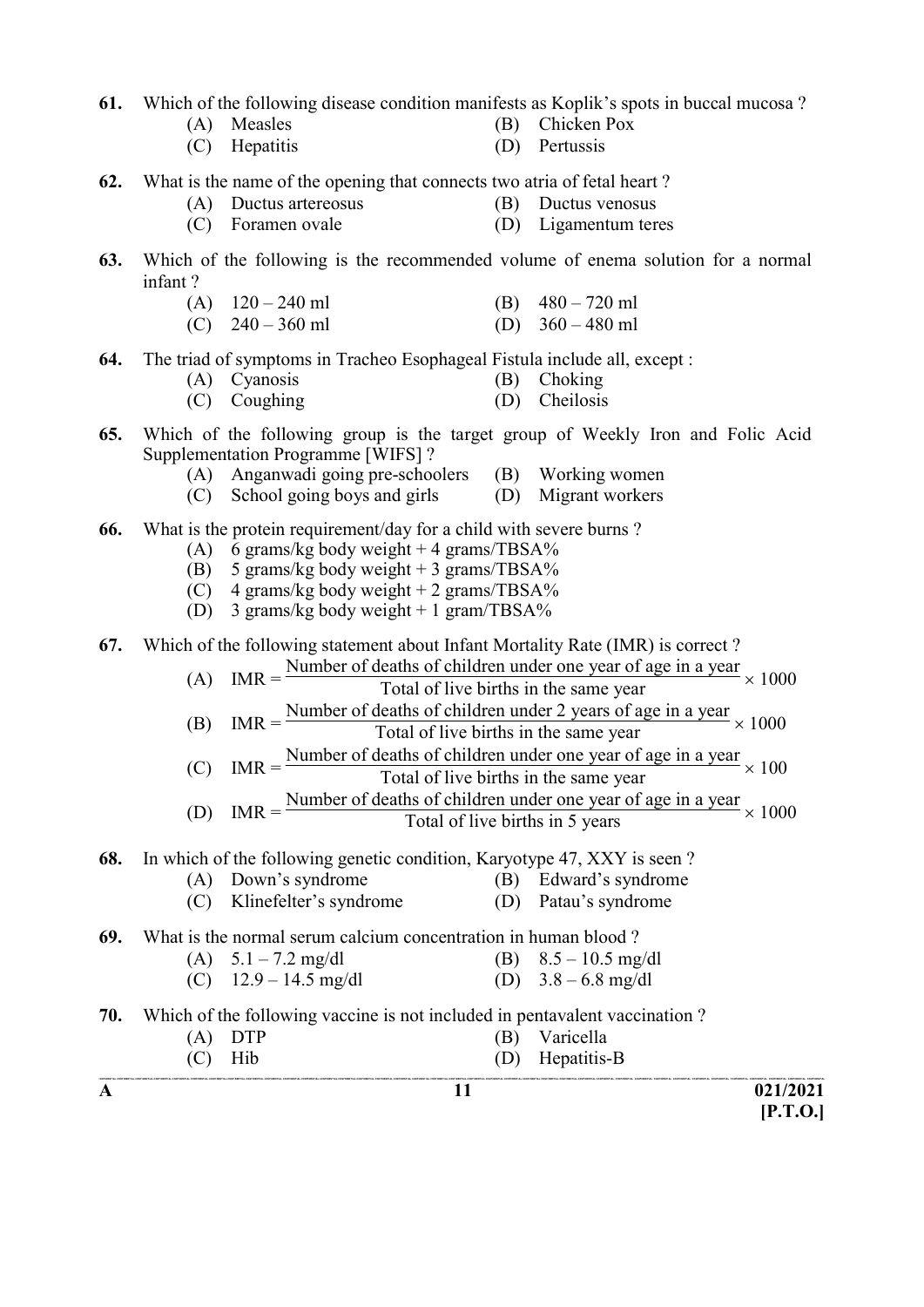- 71. Which statement among the following is true as far as maturation of graffian follicle is concerned ?
	- (A) Maturation of graffian follicle is only influenced by FSH.
	- (B) Maturaion is purely influenced by LH.
	- (C) Maturation is influenced by both FSH and LH.
	- (D) Maturation is influenced only by progesterone.
- 72. ICM stands for
	- (A) International Council of Midwifes
	- (B) International Confederation of Midwives<br>(C) Indian Council of Midwives
	- Indian Council of Midwives
	- (D) Indian Community of Midwives
- 73. Which of the following statement true as far as human placental development is concerned ?
	- (A) Human placenta is developed from the endodermal layer.
	- (B) Human placenta is developed from the mesodermal layer.
	- (C) Human placenta is developed from the trophoblastic layer.
	- (D) Human placenta is developed from the ectodermal layer.
- 74. Softening and compressibility of the isthmus is termed as
	- (A) Chadwick's sign (B) Osiander's sign
	- (C) Palmer's sign (D) Hegar's sign
- 
- 75. The first fetal movement felt by the pregnant mother is termed as
	- (A) Braxton Hick's contraction (B) Startling movement (C) Lightening (D) Quickening
	-

 $(D)$  Quickening

- 76. CST stands for
	-
	-
	- (A) Continuous Stress Test (B) Common Standard Test<br>
	(C) Contraction Stress Test (D) Contraction Standard Te
		- $(D)$  Contraction Standard Test

- 77. Uterine polarity is
	- (A) The neuromuscular disharmony between the two uterine segments throughout labour.
	- (B) The neuro chemical disharmony between the two segments of the uterus throughout labour.
	- (C) The neuro muscular harmony between the two uterine segment throughout labour.
	- (D) The muscular disharmony between the two uterine segments during labour.
- 78. Normally the duration of second stage of labour in a primi mother varies from
	- (A) 20-30 minutes (B) 60-90 minutes (C) 15-20 minutes (D) 30-45 minutes
	- $(D)$  30-45 minutes
- 79. The number of deaths per thousand live births occurring in the first twelve months of life is known as
	-
	- (A) Infant mortality rate (B) Maternal morbidity rate<br>
	(C) Maternal mortality rate (D) Perinatal mortality rate
	- $\tilde{C}$  Maternal mortality rate
- 

#### 80. Which among the following is not true as far as partograph is concerned ?

- (A) It increases the chance of prolonged labour.
- (B) It predicts any deviation from normal duration of labour very early.
- (C) Facilitates easy handing over between shift staff.
- (D) Helps in reducing maternal mortality and morbidity.

 $021/2021$  and  $12$  and  $12$  and  $12$  and  $12$  and  $12$  and  $12$  and  $12$  and  $12$  and  $12$  and  $12$  and  $12$  and  $12$  and  $12$  and  $12$  and  $12$  and  $12$  and  $12$  and  $12$  and  $12$  and  $12$  and  $12$  and  $12$  and  $12$  and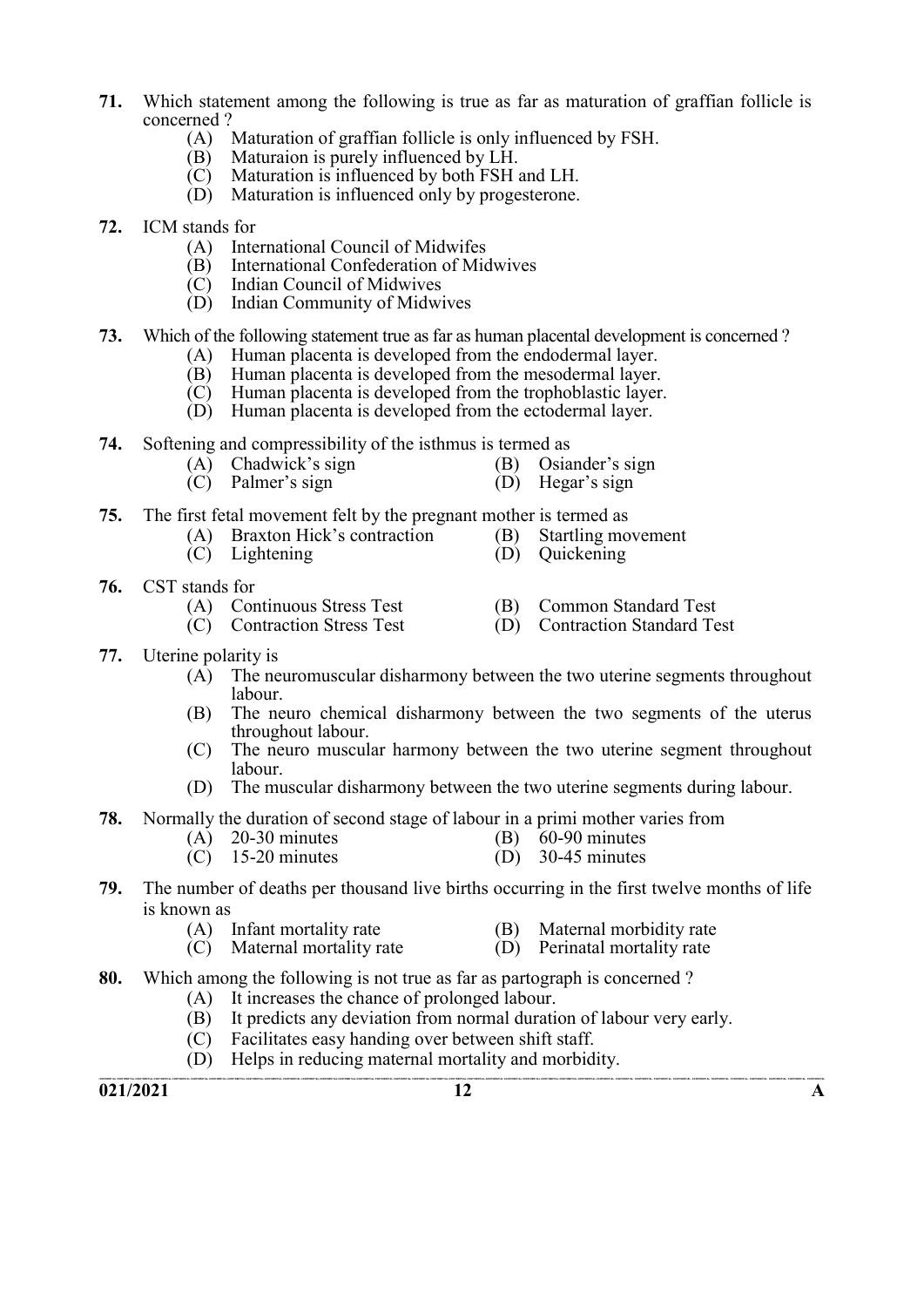- 81. "By education I mean an all round drawing out the best in child and man body, mind and spirit." Who stated this ?
	- (A) Plato (B) John Dewey

(C) Mahatma Gandhi (D) Swami Vivekananda

82. Which among the following is an example of a three dimensional audio-visual aid ?

- (A) Black board (B) Chart
- (C) Flash cards (D) Model

83. Which of the following is an advantage of lecture method ?

- (A) Passive students (B) Monotonous
- (C) Large group of audience (D) Time consuming

#### 84. What is Andragogy ?

- (A) Child education (B) Adult education
- (C) Computer assisted learning (D) Problem based learning

# 85. Which is the type of evaluation conducted at the end of the course ?

- (A) Summative evaluation
- (B) Formative evaluation
- (C) Norm referenced evaluation
- (D) Criterion referenced evaluation

86. Which of the following is a type of probability sampling ?

- (A) Purposive sampling (B) Convenience sampling
- (C) Systematic sampling (D) Quota sampling

## 87. Which is the variable that is manipulated by the researcher ?

- (A) Dependent variable (B) Independent variable
- (C) Control variable (D) Confounding variable
- 88. Statement of the predicted relationship between two or more variables
	- (A) Hypothesis (B) Assumption
	- (C) Concept (D) Construct

89. Which of the following is a measure of central tendency ?

- (A) Standard deviation (B) Range (C) Mean (D) Variance
- 
- 90. Which of the following is a design of quantitative research ?
	- (A) Ethnography (B) Grounded theory (C) Case study (D) Experimental
- 
- 
- 
- 
- 
- 
- 
- 
- 
-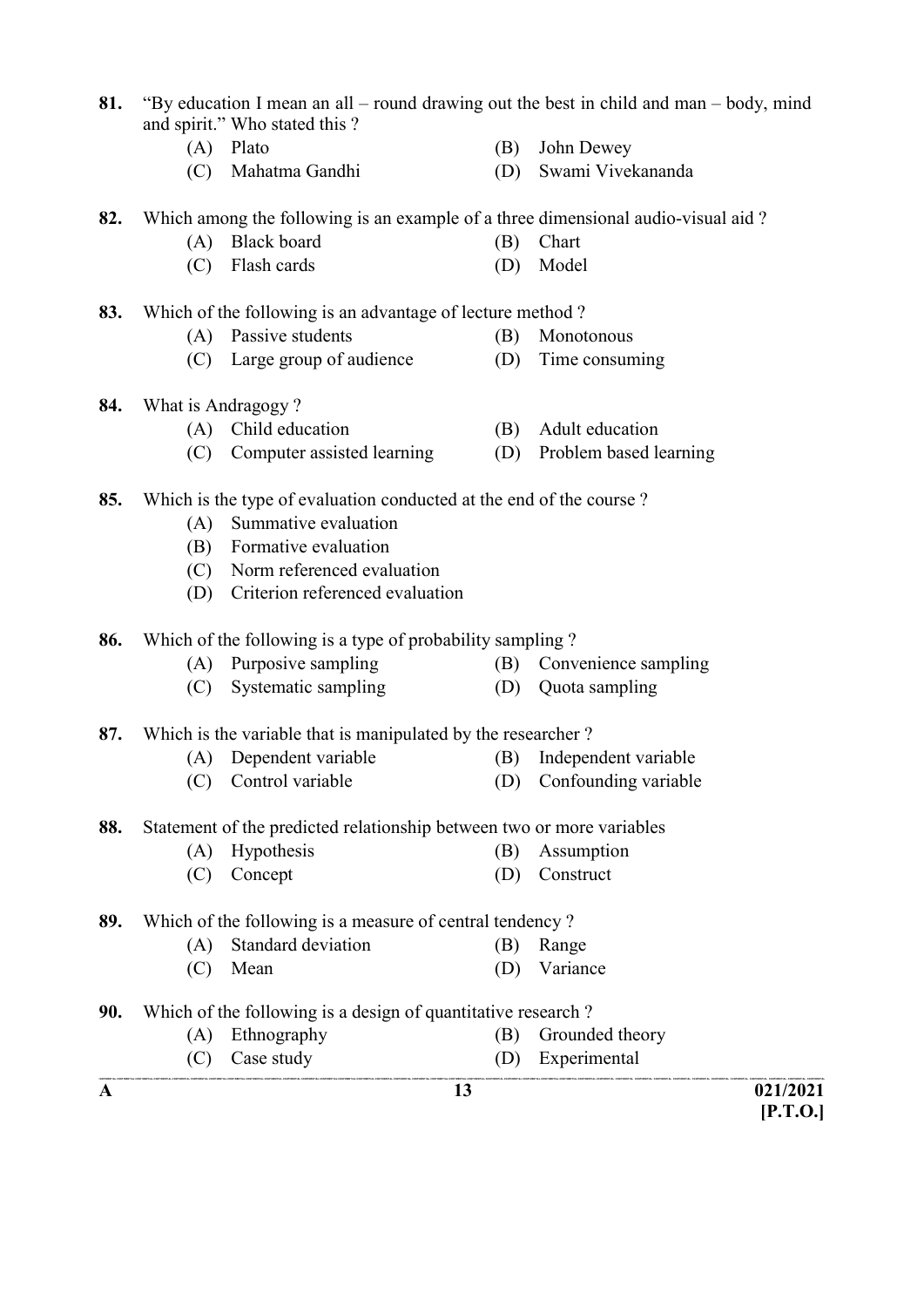| 021/2021 |                                                                                           |                                                                          | 14         | A                                                                                        |  |
|----------|-------------------------------------------------------------------------------------------|--------------------------------------------------------------------------|------------|------------------------------------------------------------------------------------------|--|
|          | (C)                                                                                       | Max Weber                                                                | (D)        | Henri Fayol                                                                              |  |
|          | (A)                                                                                       | Elton Mayo                                                               | (B)        | F.W. Taylor                                                                              |  |
|          | 100. Who introduced 'The 14 Principles of Management'?                                    |                                                                          |            |                                                                                          |  |
|          | (C)                                                                                       | Scalar chain                                                             | (D)        | Communication                                                                            |  |
|          | (A)                                                                                       | Supervision                                                              | (B)        | Leadership                                                                               |  |
| 99.      | Which of the following is a principle of management?                                      |                                                                          |            |                                                                                          |  |
|          | (C)                                                                                       | <b>HML</b> Analysis                                                      | (D)        | <b>SDE</b> Analysis                                                                      |  |
|          | (A)                                                                                       | <b>VED</b> Analysis                                                      | (B)        | FSN Analysis                                                                             |  |
| 98.      |                                                                                           | Which inventory control method is based on the cost of the item?         |            |                                                                                          |  |
|          |                                                                                           |                                                                          |            |                                                                                          |  |
|          | (C)                                                                                       | Team method                                                              | (D)        | None of these                                                                            |  |
|          | patients?<br>(A)                                                                          | Functional method                                                        | (B)        | Case method                                                                              |  |
| 97.      |                                                                                           |                                                                          |            | Which is the type of assignment in which the nurse provides complete care of assigned    |  |
|          |                                                                                           | (C) Legal responsibility                                                 |            | (D) Fidelity                                                                             |  |
|          | (A)                                                                                       | Justice                                                                  | (B)        | Confidentiality                                                                          |  |
| 96.      |                                                                                           | Getting informed written consent from a preoperative patient comes under |            |                                                                                          |  |
|          |                                                                                           |                                                                          |            |                                                                                          |  |
|          | (C)                                                                                       | (A) Fidelity<br>Confidentiality                                          | (B)<br>(D) | Veracity<br>Beneficence                                                                  |  |
| 95.      |                                                                                           | Which ethical principle gives direction regarding telling truth?         |            |                                                                                          |  |
|          |                                                                                           |                                                                          |            |                                                                                          |  |
|          | (C)                                                                                       | Transactional                                                            | (D)        | Autocratic                                                                               |  |
|          | (A)                                                                                       | Democratic                                                               | (B)        | Laissez-faire                                                                            |  |
| 94.      | followers?                                                                                |                                                                          |            | In which leadership style the leader takes decisions without considering the opinions of |  |
|          |                                                                                           |                                                                          |            |                                                                                          |  |
|          | (A)<br>(C)                                                                                | Supervision                                                              | (B)<br>(D) | Leadership<br>Motivation                                                                 |  |
|          | as                                                                                        | Delegation                                                               |            |                                                                                          |  |
| 93.      | Assignment of authority to another person to carry out specific responsibilities is known |                                                                          |            |                                                                                          |  |
|          |                                                                                           | (C) Revenue budget                                                       |            | (D) Personnel budget                                                                     |  |
|          | (A)                                                                                       | Capital budget                                                           | (B)        | Operating budget                                                                         |  |
| 92.      | Which type of budget describes day to day expenses of a unit?                             |                                                                          |            |                                                                                          |  |
|          |                                                                                           | $(C) \quad 1:5$                                                          |            | (D) 1:6                                                                                  |  |
|          |                                                                                           | (A) 1:1                                                                  | (B)        | 1:3                                                                                      |  |
| 91.      |                                                                                           | What is the nurse patient ratio in an Intensive Care Unit?               |            |                                                                                          |  |
|          |                                                                                           |                                                                          |            |                                                                                          |  |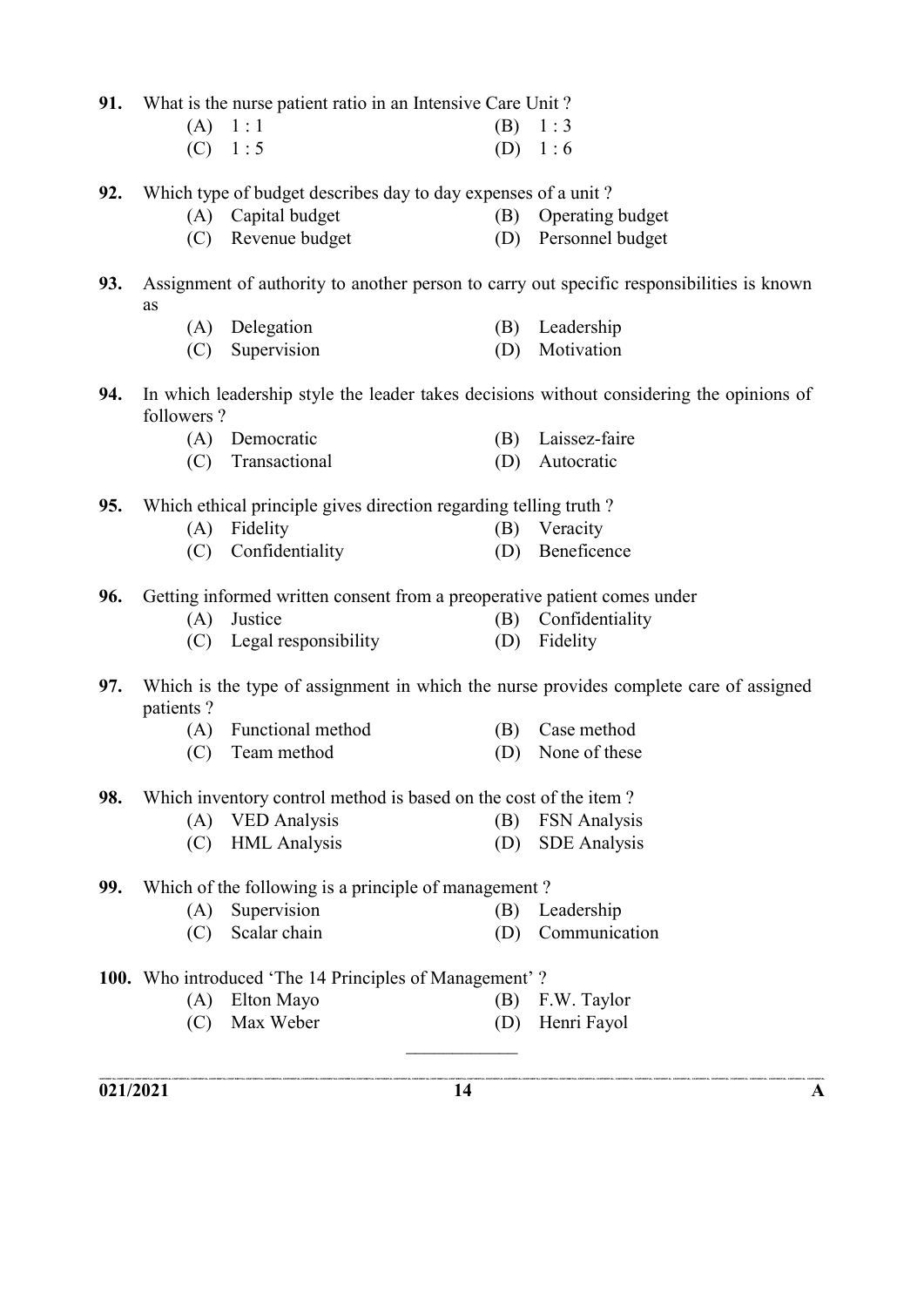# SPACE FOR ROUGH WORK